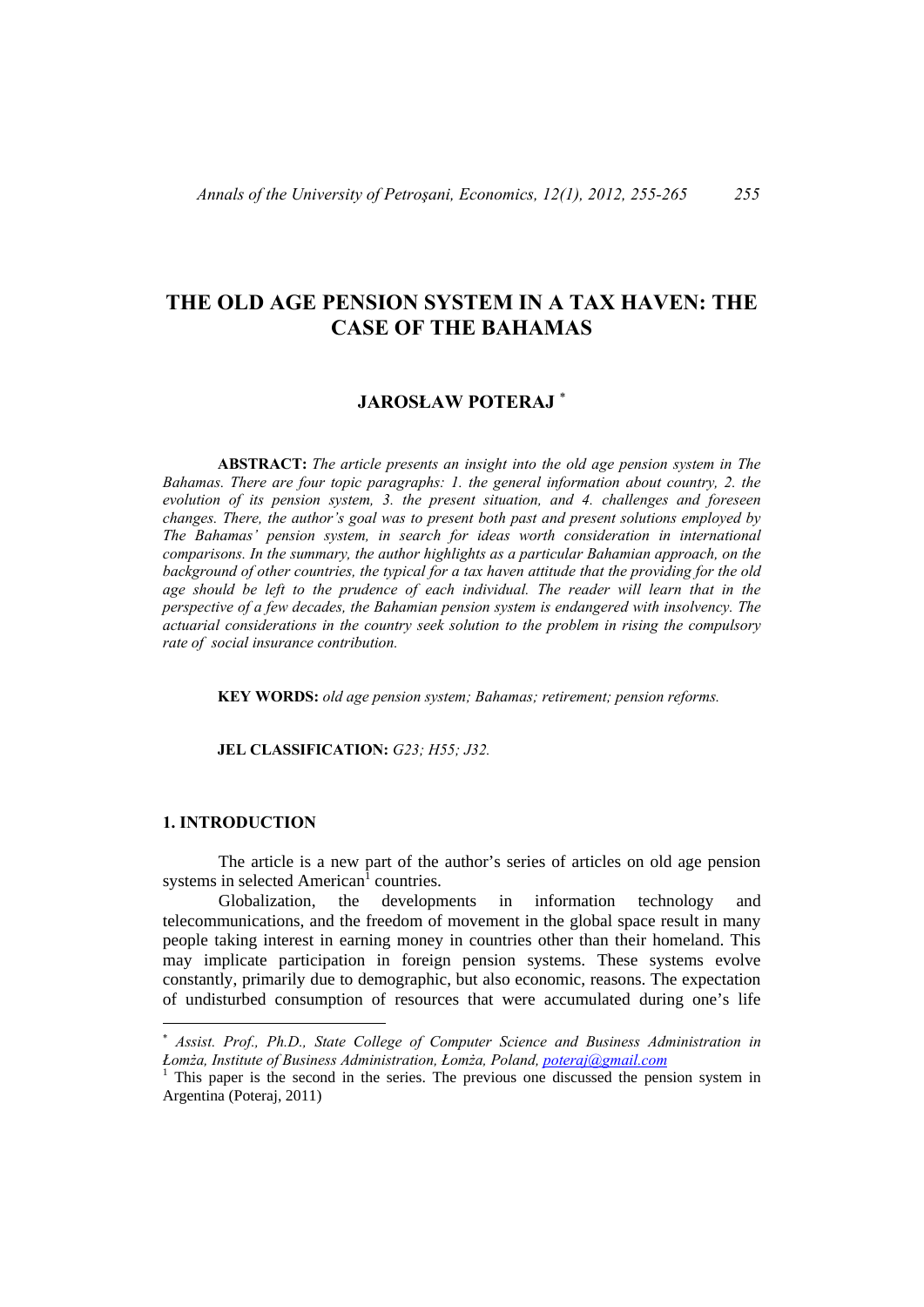motivates many people to look for places for their old age where the tax burden is the lowest. The so called tax havens, which include The Bahamas, seem to be the answer. In the American states, which were the first to follow the example of Chile in reforming their pension systems, the applied solutions show a significant level of variety. Therefore the large diversity of these systems, and the erratic knowledge thereof, even among experts. The intention of the author's publications is to enhance this knowledge and contribute to a discussion necessary for the selection of the best systemic solutions.

The pension solution that was applied in The Bahamas is regarded in the literature to be the most convenient system for those who are interested in receiving pensions in a short period of time, as less than three years (150 weeks) of contribution to the *National Insurance Scheme* are sufficient to obtain old age pension payments with the replacement rate of 15% of the average past earnings of the insured, and those who did not fulfill the requirement concerning the minimum number of contribution years are entitled to the minimum non-contributory benefit (Paddison, 2006, p.15). Over the recent years only small changes to the system took place. One of the specific features of the Bahamian economy is a generally low level of taxation, characteristic to the so called tax havens<sup>2</sup>, what is reflected in the functioning of the pension system of the country.

The author's research goal is to present historic and current solutions in the pension system in The Bahamas and to find among them those solutions that would be worthwhile of using in international comparisons.

The research was based on literature study, and on publications of the Bahamas' government and the country's old age pension management institution. In the paper the descriptive method with elements of the deductive method is applied.

The article is constructed as follows: 1. general information about the country, 2. the historical development of the pension system, 3. the system's present state, 4. challenges and anticipated changes to the system.

## **2. GENERAL INFORMATION ABOUT THE COUNTRY**

The Commonwealth of The Bahamas (Wielka Encyklopedia PWN, 2001, pp. 98-99) is a country in Latin America, in the Bahamas Archipelago on the Atlantic Ocean. It consists of 32 districts. The currency of The Bahamas is the Bahamian dollar,  $BSD^3$  also expressed as BS \$. The official language is English. In June 2012 The Bahamas was inhabited by 316,182 people (https://www.cia.gov/library/publications/ the-world-factbook/geos/bf.html) with the following age structure: 0-14 years of age –  $24.4\%$ , 15-64 years  $-69.2\%$ , 65 and more  $-6.3\%$ . The average length of life at birth was 71.44 years, where the men's average was 69.04 years and the women's average reached 73.91 years. The largest ethnic group were the blacks, descendants of African slaves brought there to work, amounting to 82% of the population; the whites made up

 $2^{2}$  More on the specific taxation in The Bahamas and other tax havens in a statement (Rabushka, 1997)

<sup>&</sup>lt;sup>3</sup> The denomination according to the ISO 4217 standard. On 15 June 2012 1 Euro cost BS \$1.2641 (http://www.bloomberg.com/markets/currencies/)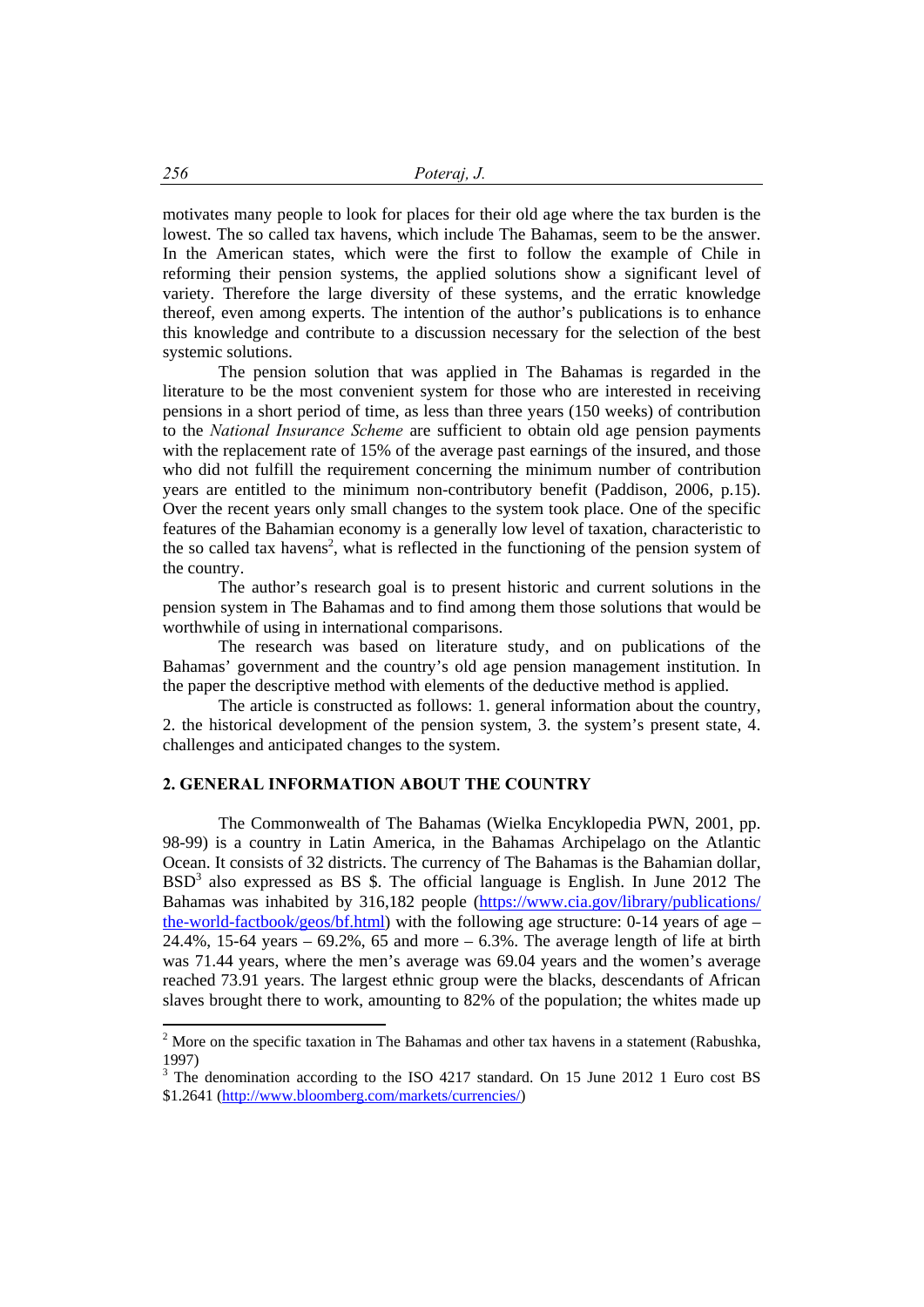12% of the country's population. The largest religious group were Protestants (67.6%) and significantly less numerous Catholics (13.5%). According to the country's constitution of 1973, the British monarch is the head of the state and is represented by the Governor (since 14 April 2010 Sir Arthur A. Foulkes), while the government is lead by the Prime Minister (since 8 May 2011 Perry Christie). The largest political parties are the Free National Movement (FNM) and Progressive Liberal Party (PLP). The Bahamas' Gross Domestic Product (GDP) per capita (PPP) in 2011 was estimated at US  $$30,900^4$ , and the GDP growth rate at  $2\%$ . The unemployment rate was 13.95% (http://www.indexmundi.com/the\_bahamas/unemployment\_rate.html). The public debt equalled 50.7% of GDP (http://www.gfmag.com/gdp-data-country-reports/323-thebahamas-gdp-country-report.html#axzz1hv08R9VR). The country's current account balance at the end of 2011 showed a negative balance of US \$1.146 billion.

The islands of the present-day The Bahamas (Wielka Encyklopedia PWN, 2001, p. 99); (https://www.cia.gov/library/publications/the-world-factbook/ geos/ bf. html) had been inhabited by the Arawak Indians when the expansion of the Europeans started following the Christopher Columbus's landing on one of the islands in the Bahamas Archipelago<sup>5</sup> in 1492. At first, the Spanish did not colonize the newly discovered island; instead, they drove away its inhabitants to the relatively closely located Hispaniola (present Haiti). The first attempt at permanent colonization of the Bahamas is regarded to have started in 1649, where a group of 70 English puritans set up a colony on the Eleuthera Island. In 1670, the Bahamas had become part of the British colony of Carolina. The Bahamas became a Crown Colony in 1718 when the British clamped down on piracy. Following the American War of Independence, thousands of pro-British loyalists and enslaved Africans moved to the Bahamas and set up a plantation economy (Malpass, 2011). Spain questioned British rights to the islands up to the year of 1783. The slave trade was abolished in the British Empire in 1807 and many Africans liberated from slave ships by the Royal Navy were settled in the Bahamas during the  $19<sup>th</sup>$  century. Slavery itself was abolished in 1834 and the descendants of enslaved and liberated Africans form the bulk of The Bahamas's population today (Malpass, 2011). During the American Civil War (1861-1865) and during the prohibition period in the USA (1920-1933), the Bahamas islands were an important trading centre. During the World War II, American military basis were created in the Bahamas. In 1964, the islands gained autonomy, and in 1973 – independence, becoming a constitutional monarchy with the personal union with the British monarch, represented by a governor, and remained a member of the Commonwealth of Nations. At present, The Bahamas is an important touristic and financial centre. The Bahamas is a well-established, progressive and welcoming financial centre. Rooted in its long tenure as a trust and private banking centre, a full range of services is available to clients from a broad base of quality financial services

<sup>&</sup>lt;sup>4</sup> By the terms of GDP per capita, the Bahamas is the third richest country in the Americas (following the United States and Canada), the richest one that lies south of the Mexico – US border, as well as the richest one in the world whose population is predominantly of African origin

 $5 \text{ Up}$  to the year 1986, San Salvador was considered to be the Christopher Columbus landing place. Presently, researchers are prone to think that it was rather the island of Samana Cay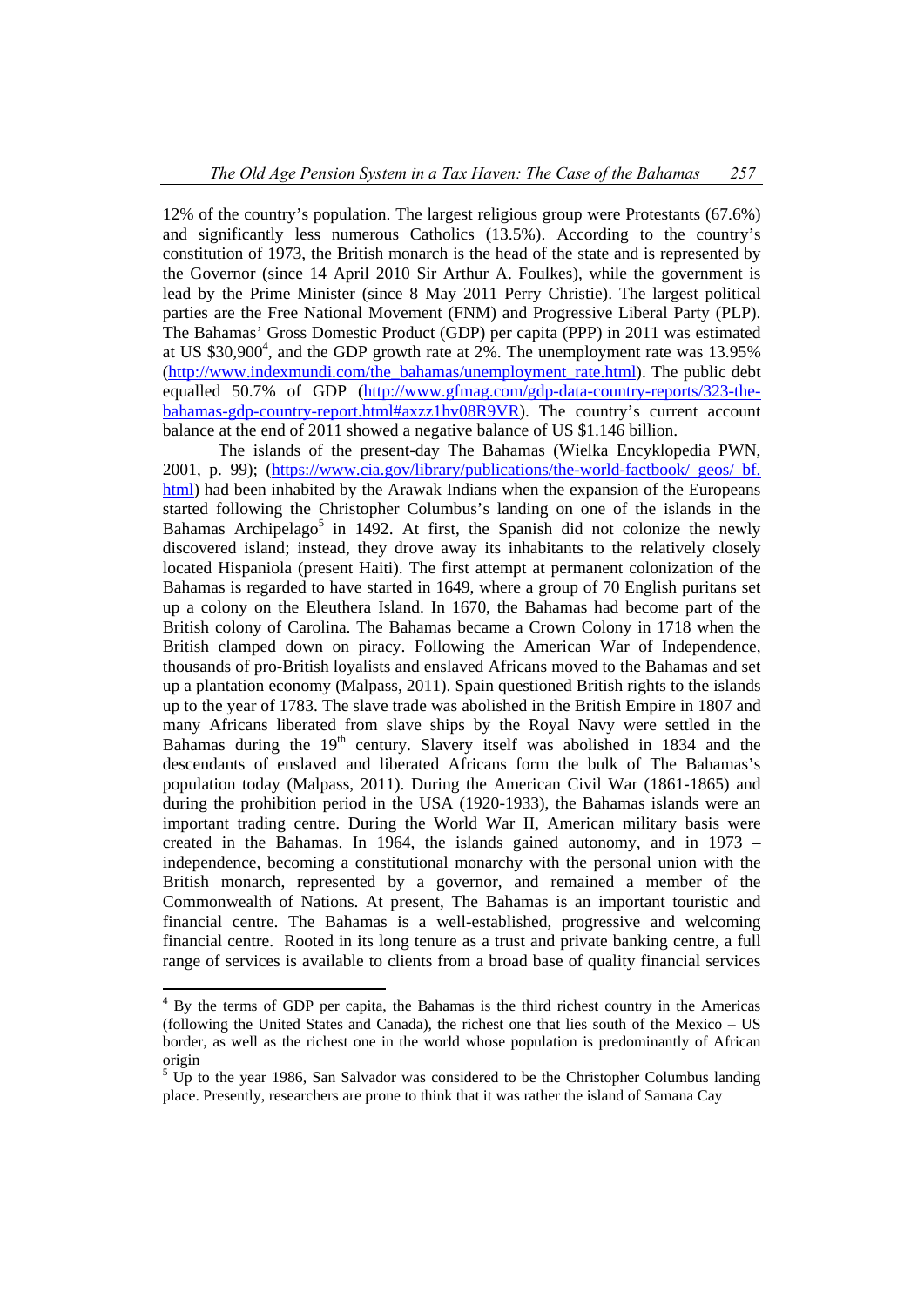firms equipped with modern legislation. The Bahamas advantage - including its location, expertise, experience and lifestyle - ideally positions this country as an ideal wealth and asset management gateway of The Americas<sup>6</sup>.

## **3. THE HISTORICAL DEVELOPMENT OF THE BAHAMAS PENSION SYSTEM**

The first old age security regulations in The Bahamas date back to 1972, when the National Insurance Act 1972 gave form to, among others, the pension system. Basing on this act, The Bahamas National Insurance Board (NIB) and the National Insurance Fund (NIF) were established; they started to operate in October 1974 (Mitchell & Osborne, 2005, p. 368). The act came in force on 7 October 1974 for the employees and on 5 April 1976 for the self-employed. In the Act it is provided for cyclical preparation of actuarial reports that should underlie periodical verification of the principles of the pension system (The National Insurance Act  $\ldots$ )<sup>7</sup>. Independently from the public system, there were pension funds operating in the country, organized by insurance businesses.

At the end of 1992, the assets of private pension funds equalled BS \$300m (Results of Private Pension …, 2006). In 2000, the relation of the accumulated reserves to the current expenditure of the public pension system was 9.2 (Mitchell & Osborne, 2005, p. 368). In 2001, the old age pension contribution was 8.8% of the remuneration (Mitchell & Osborne, 2005, p. 373), and the assets in management of the NIF equaled BS \$991.5m (Survey of Private Pension …, 2006). At the end of 2002 the reserves of NIF already exceeded BS  $$1.1bh$  ( $8<sup>th</sup>$  Actuarial Review ..., 2009, p. 60). In 2004, the maximum premium-deductible income in The Bahamas was BS \$20,800, what meant that the premium coverage of revenues, which denotes the ratio of the maximum remuneration that is still subject to premium calculation to the average remuneration, was 1.36 (Paddison, 2006, pp. 35-36). At the same time, the replacement rate was set up as follows: after 10 years in the system – at the level of 30%, after 30 years in the system – about 55%, and maximally it could reach 60%. The relation of the average and the lowest pension benefits to the average remuneration were 25.4% and 16%, respectively. At the end of 2004, the assets of private pension funds equalled to BS \$833m (Results of Private Pension *...*, 2006). In April 2005, a special commission appointed in order to reform the social security system (Better Social Security ..., 2005, p. vi) presented the following recommendations:

<sup>6</sup> Bahamas Financial Services Board (BFSB) is a private sector body, and its member firms enjoy a strong partnership with the Bahamian Government. This partnership is focused on ensuring that the country's regulatory and business environment continues to meet emerging client requirements. BFSB represents all sectors of the industry including: banking, private banking and estate planning services, broker-dealers and asset managers, investment funds administrators, insurance, corporate and shipping registry, accounting and legal services, and related services such as real estate. More see at: (http://www.bfsb-bahamas.com) 7

In the 21<sup>st</sup> century, the seventh report was published in 2002, and the last one, the eight, in 2009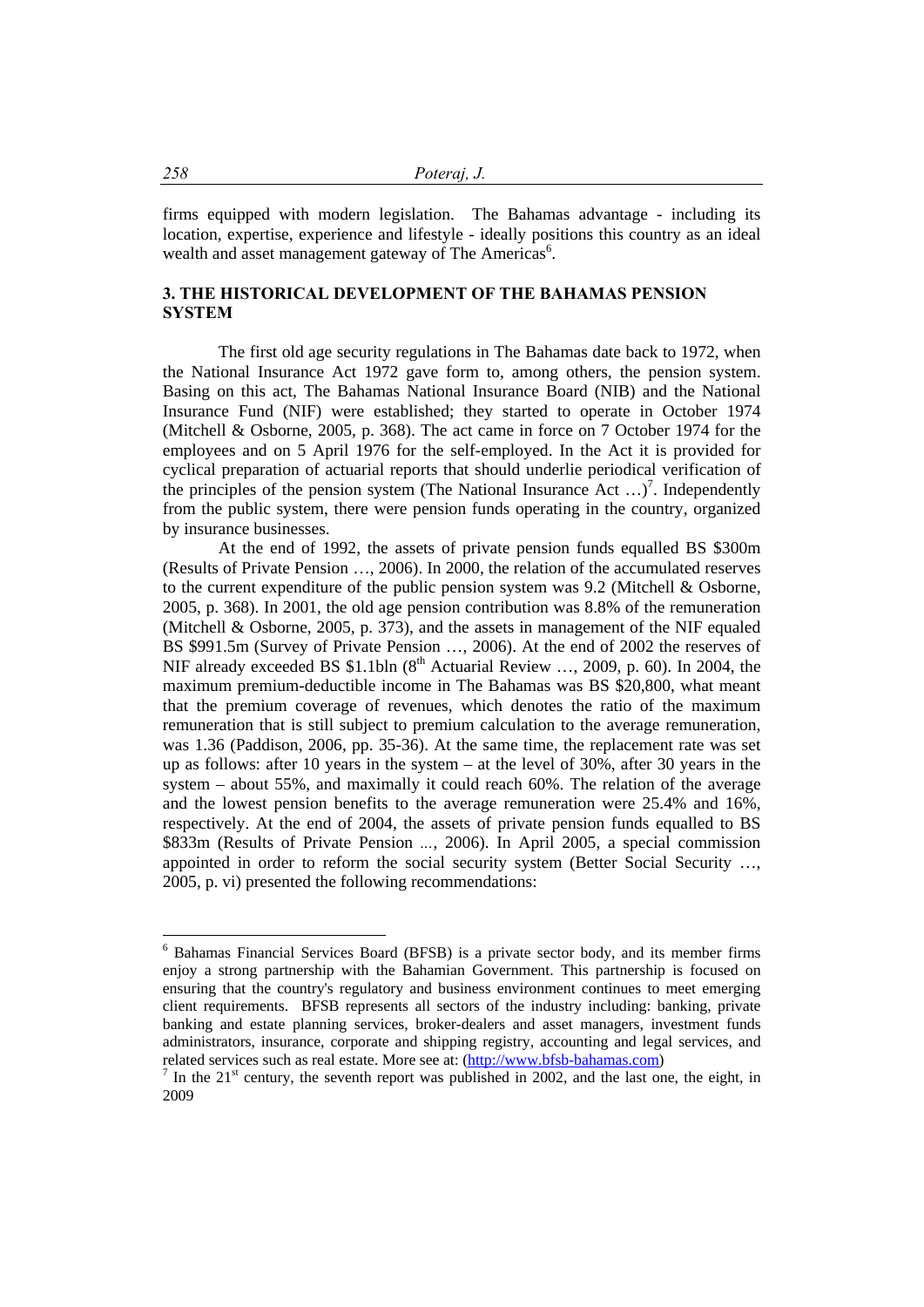- To increase the eligibility age by 50 weeks each year until the generally accepted in the region period of 500 weeks in the system is reached;
- To increase premium-deductible income to BS \$500 a week;
- To valorize the existing pensions with the average inflation rate for the last three years;
- To change the benefit calculation method from the one that was in use at the time that was based on three best years from the period of 10 years directly preceding the retirement to the method based on the indexed incomes from all years in the whole career;
- To transfer to the government the cost of pension payments to those formerly self-employed who, basing on the paid in contribution, did not manage to qualify for regular pension;
- When evaluating the qualification for the minimum or non-premium based pension, to evaluate the real estate that the applicants possess;
- To obviate the difference in the premium-deductible income between civil servants and those working in the private sector.

Also, a solution was analysed whereby the formula of calculation of the pension benefit based on the three best years would be replaced by another one based on all premium years indexed by 1.5% increase factor for each year (Paddison, 2006, p. 14). In 2005, the number of people who received pension benefits was 15,820, of which 3,144 persons received non-contributory benefits (Can Pension Reform *...*, 2005). At the end of 2005, the assets of private pension funds equalled BS \$945m (Results of Private Pension *...*, 2007), and the resources of NIF – BS \$1.295bln (Deveaux, 2008). At the end of 2006, reserves of NIF exceeded BS  $$1.4bh$  (8<sup>th</sup>) Actuarial Review …, 2009, p. 60). In December 2008 the Government of The Bahamas formed a committee to look into the possibility of establishing Pension Legislation in The Bahamas within the next four years (Pension Legislation …, 2009). In 2009 less than 30% of businesses in The Bahamas had a pension plan; the Central Bank of The Bahamas released statistics that showed the average bank account had less than a \$1,000 balance (Pension Legislation …, 2009). In the same year, the pension contribution rate for an employee equalled 1.7% when the person's weekly wage was less than or equal to BS \$60, and 3.4% if the wage exceeded that amount. At the same time, the employer paid 7.1% premium if the wage was not above BS \$60, otherwise his contribution was 5.4% of the employee's wage. The employer's contribution also covered the accident insurance (the fraction of the contribution that was dedicated to this purpose was 0.75%), and the illness and maternity cash benefits. The selfemployed paid 8.8% of their income in pension contributions, which besides the oldage pension contribution included accident insurance (6.8%). The maximum pension taxable income was set at BS \$20,800 per year or BS \$400 per week (Deveaux, 2008). For those persons who participated in the old-age pension system voluntarily, the contribution equalled 5% of the average weekly wage or income, determined for the year preceding the year of registration in the pension system (Social Security Programs ..., 2010, p. 38).

In 2012 a comprehensive computerization of the pension system was started – Vitech Systems Group announced that The National Insurance Board of the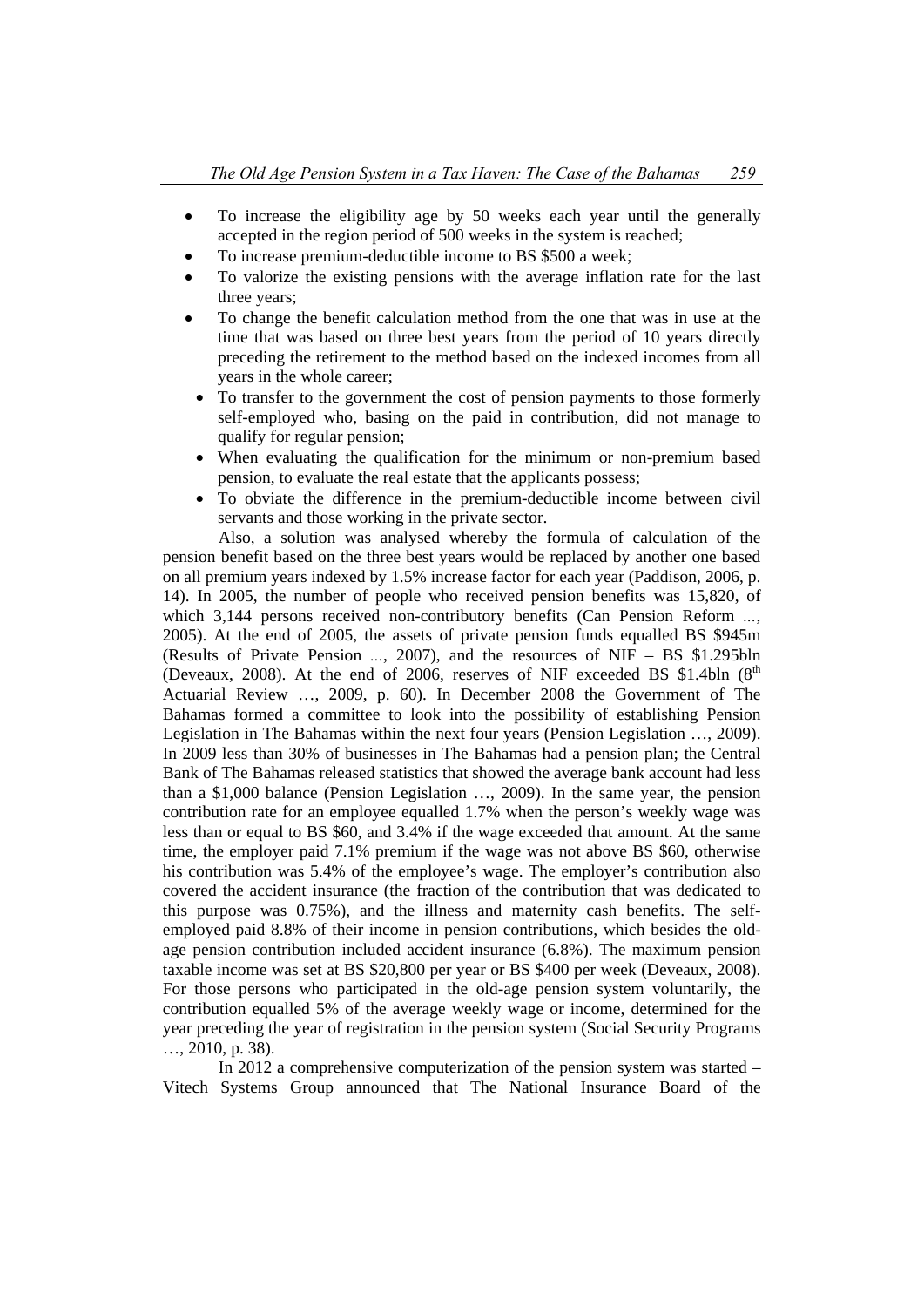Commonwealth of The Bahamas (NIB) has selected Vitech's software as its new Social Security Administration Solution. The new system will process pension, insurance and other benefits for the Bahamas' 350,000 citizens (Bahamas Selects Vitech's …, 2012).

## **4. THE PRESENT STATE OF THE PENSION SYSTEM IN THE BAHAMAS – AS FOR 1 JUNE 2012**

The Bahamas' pension system<sup>8</sup> consists of three pillars (Deveaux, 2008): 1) the public scheme, providing the "basic pension", 2) private pension funds $\degree$  created by employers, and 3) private pension plans<sup>10</sup> for private individuals.

Besides the contributory pension, in The Bahamas all those who had not qualified for the old-age pension receive a social benefit financed by the state, which is paid out as an old-age non-contributory pension. This benefit is income tested and equals BS \$56.58 per week (Social Security Programs …, 2012, p. 38).

Moreover, the Bahamian government provides a non-contributory gratuity scheme, similar to a pension plan, to its tenured civil servants. The plan provides a predetermined monthly retirement benefit to employees based in their earnings history, years of service and age. The plan is unfunded, not having set aside assets to cover accrued benefit liabilities. Currently, benefits are budgeted for and paid out of the Government's Consolidated Fund (Deveaux, 2008, p. 6).

**The public scheme** functions in a way typical to capital insurance funds, meaning that premiums are collected and invested in capital markets, although the payas-you-go method is also used, which is characteristic to schemes based on Ponzi model (Lowe, 2003). The collected funds can be invested exquisitely in the territory of The Bahamas (Paddison, 2006, p.17). The scheme is compulsory for all employees of private businesses and the self-employed (Social Security Programs …, 2012, p. 38). Other persons may join the pension system and voluntarily pay their contributions. The benefits are paid out monthly (Bahamas Pension, 2011).

The social security contribution of employees (Social Security Programs …, 2012, p. 38), which is calculated weekly, equals 9.8% of the weekly income. Out of this amount, the insured employee contributes 3.9%, and the employer the remaining 5.9%. The part that is paid by the employee covers not only the old-age pension contribution, but also cash payments from illness and maternity insurance, the benefits related to unemployment and job accidents, and the employer's part also provided for the accident insurance (0.75% out of the 5.9%), and cash benefits related to illness and maternity. The self-employed pays in 8.8% of their income in social insurance contributions, which besides the old-age insurance also includes the accident insurance. The top limit in premium calculation is set at BS \$26,000. For those, who voluntarily

<sup>&</sup>lt;sup>8</sup> The term "pension systems" is used to collectively refer to pension plans as well as pension funds

<sup>9</sup> **Pension funds** refer to the pool of assets that are bought with the contributions to a pension plan for the exclusive purpose of financing plan benefits

<sup>&</sup>lt;sup>10</sup> Pension plans are arrangements or schemes that are legally binding contracts with an explicit retirement objective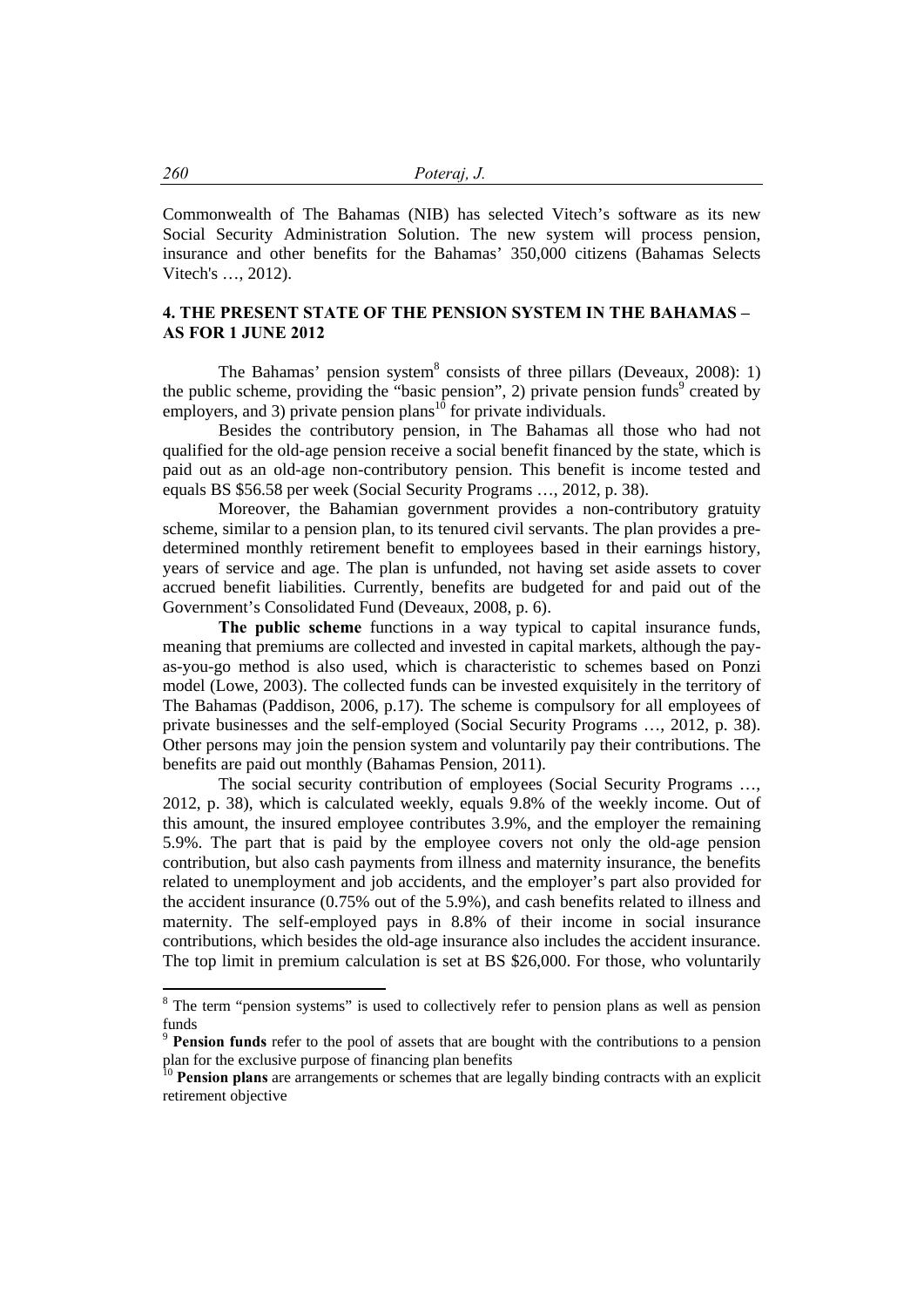participate in the old-age pension system, the rate equals 5% of the average amount of weekly income in the year preceding the year of registration in the system. Their contribution covers old-age pension, but also disability pension, family benefits, funeral benefits, and maternity benefits.

The old-age pension eligibility age is 65 years for both sexes, provided that contributions were paid for at least 150 weeks. The persons who in 1974 were over 35 years of age (and the self-employed who met the same condition in 1976) obtain a 25 week credit for each year over the age of 35, up to the limit of 600 weeks, providing that 150 weeks of paying contributions took place in the years 1974-1977 (for the selfemployed: 1976-1979). Early retirement is possible, between 60 and 64 years of age, as well as it is possible to postpone retirement until the age of 69. The basic pension is set at 30% of the remuneration of the employee, with at least 500 weeks of paid contributions. For those that had between 150 and 499 weeks of paid contributions, the pension will be equal to between 15% and 28% of their former remuneration. If you do not have the 500 weekly paid contributions needed to qualify for early retirement at age 60 you may at the age of 65, apply for the one-time payment of a retirement grant, should you meet the qualifying conditions at the time (currently 150 contributions min.).

The grant will be paid at a rate of 6 times the average weekly insurable wage for each set of 50 contributions paid. To qualify for the grant one must also be retired from gainful employment (Bahamas Pension, 2011). The retirement grows by 1% for each 50 weeks after you have exceeded 500 weeks of paid or credited contributions, up to the level of 60% of the former income of the insured. For the calculation of the income benefit, the best five years are taken out of the period of 10 years before reaching the age of 65. In the case of early retirement, the benefit is reduced by 0.58% for each month missing to the age of 65. In the case the retirement takes place after 65, the benefit is calculated in the standard way. The system provides for a minimum pension benefit of BS \$61.50 a week.

**Occupational plans** are offered by larger companies, particularly in the tourism, financial services, and communications & utilities sectors. In most cases, these private pension supplement contributory retirement benefits are offered by the NIB. According to the Central Bank's latest survey of private pensions, approximately one fourth of the Bahamian workforce participates in occupational pension plans. Although many of the earlier established plans are defined benefit schemes, more employers are moving toward defined contribution plans (Deveaux, 2008, p. 6).

**Private pension plans for individual persons** are run in accordance with regulations set for insurance institutions. One specific feature of the Bahamian pension system is being embedded in an economy that has neither personal nor corporate income tax. In effect, The Bahamas does not offer the characteristic for the third pillar tax incentives to save for the old age, as well as there is no specific legal regulation tackling voluntary pension plans. The lack of tax incentives limits the growth dynamics of voluntary pension plans, although it is still higher than in other countries in the region that also do not have taxes, such as Antigua and Barbuda or St. Kitts and Nevis. The pension plans in The Bahamas, that are run in accordance with regulations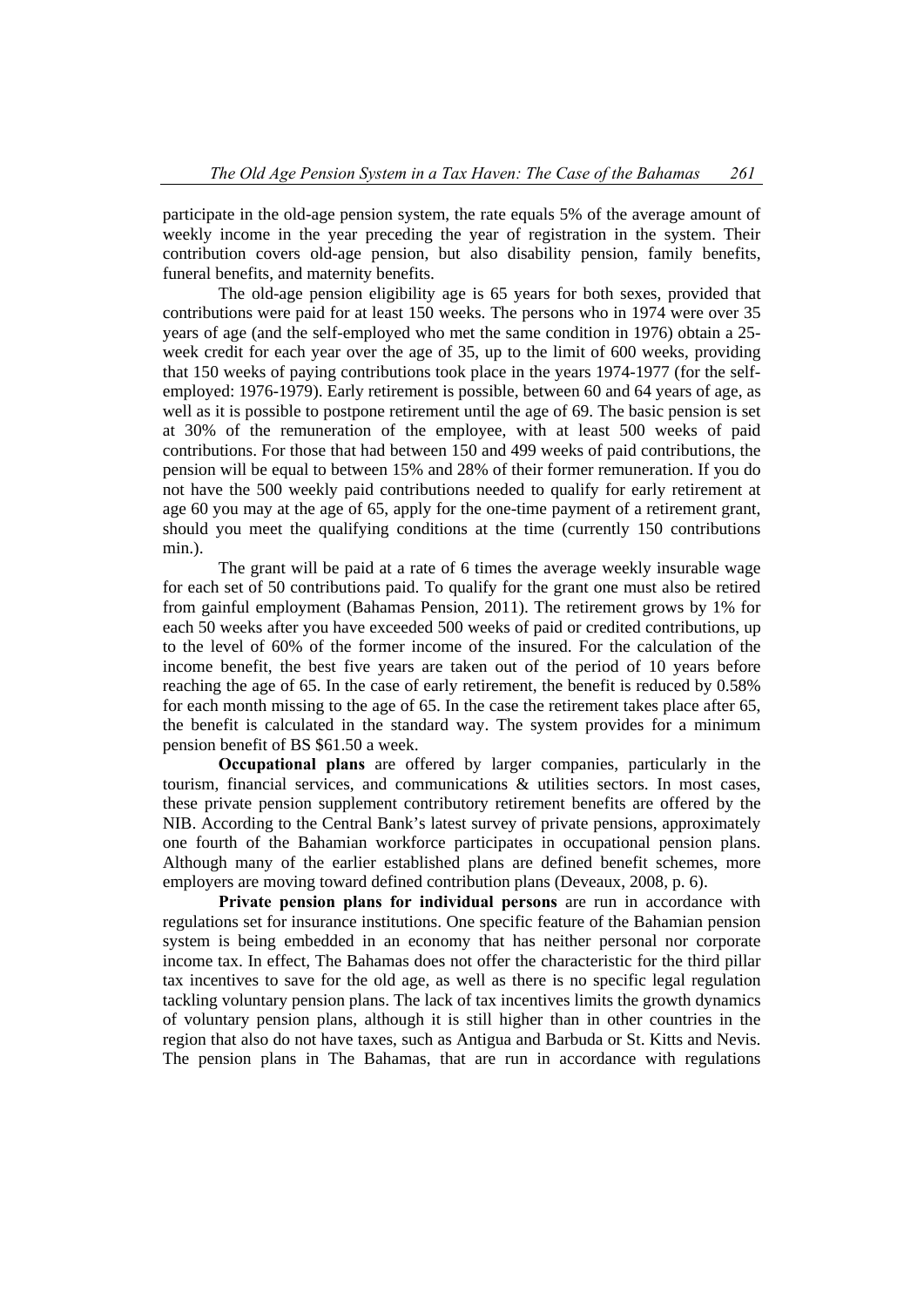prepared for insurers, are in their majority constructed according to definedcontribution model (Rudden, 2005, p. 111).

Another important influence is the proximity of the United States of America, for which The Bahamas is still one of the largest offshore financial centres. This enforces the financial institutions operating in the country to adopt operation standards known to, and expected by, American investors. Therefore investment funds, independent auditors and actuarial evaluation are a common feature of the Bahamian financial market. With such competitive market for capital investment, despite the creation of a special legal framework for creating voluntary pension funds on the rules for insurance companies, these funds play only a marginal role in The Bahamas. Similar to the National Insurance Fund, the private pension funds reported investing primarily in domestic securities. Governed by no domestic legislation, pension or investment fund managers of private pensions are required to adhere to the investment policy agreement with their clients (Deveaux, 2008, p. 6). Personal pension plans, as defined by the OECD (Private Pensions: OECD …, 2005), either take the form of savings in bank deposits or in pension-type products offered by banks, domestic credit unions and insurance companies.

## **5. CHALLENGES AND EXPECTED CHANGES TO THE PENSION SYSTEM IN THE BAHAMAS**

The largest challenge that The Bahamas' pension system has to face is the impending insolvency of NIF after the year 2029. Since its creation in 1974, the NIF constantly reported and still reports a surplus of revenues over expenditures, which is invested in capital markets. However, the long-term analyses made in 2002 showed that the first year of deficit in the Bahamian pension system will be 2019, the accumulated reserve will be exhausted by 2029, and the level of pension premium necessary to balance the system was calculated to be 15.5% (The Seventh Actuarial Review …, 2002, pp. v-vi). Ultimately, in the year 2061 the level of pension premium should equal 25% of remuneration. In the prognosis made in 2009, the premium level necessary for the balancing of the system was estimated at  $17.0\%$  ( $8<sup>th</sup>$  Actuarial Review …, 2009, p. 19). The present-day demographic situation, which looks rather favourably in comparison with that of other countries, will change radically in the coming years. It is expected that the number of persons aged 60 and over will rise from 24.7 thousand in 2011 to over 96.6 thousand in 2066  $(8<sup>th</sup>$  Actuarial Review ..., 2009, p. 58). The relation of those contributing to those benefitting will decrease from the level of 4.9 in 2011 to 1.7 in 2066 ( $8<sup>th</sup>$  Actuarial Review ..., 2009, p. 59). The character of the so called island economy, so characteristic to The Bahamas, means accepting high cost of the pension system which cannot be offset by a scale effect (Paddison, 2006, p. 16). The need for a reform to the pension system, very visible in experts' reports, with the introduction of obligatory three-pillar setup, has as yet not passed the discussion stage. Surely legislation would need to be in place to support this system. Essential components of this legislation are the establishment of a regulatory body with relevant authority for licensing and registration of persons and entities, full disclosure of information to contributors and the regulator, accountability of trustees, managers, and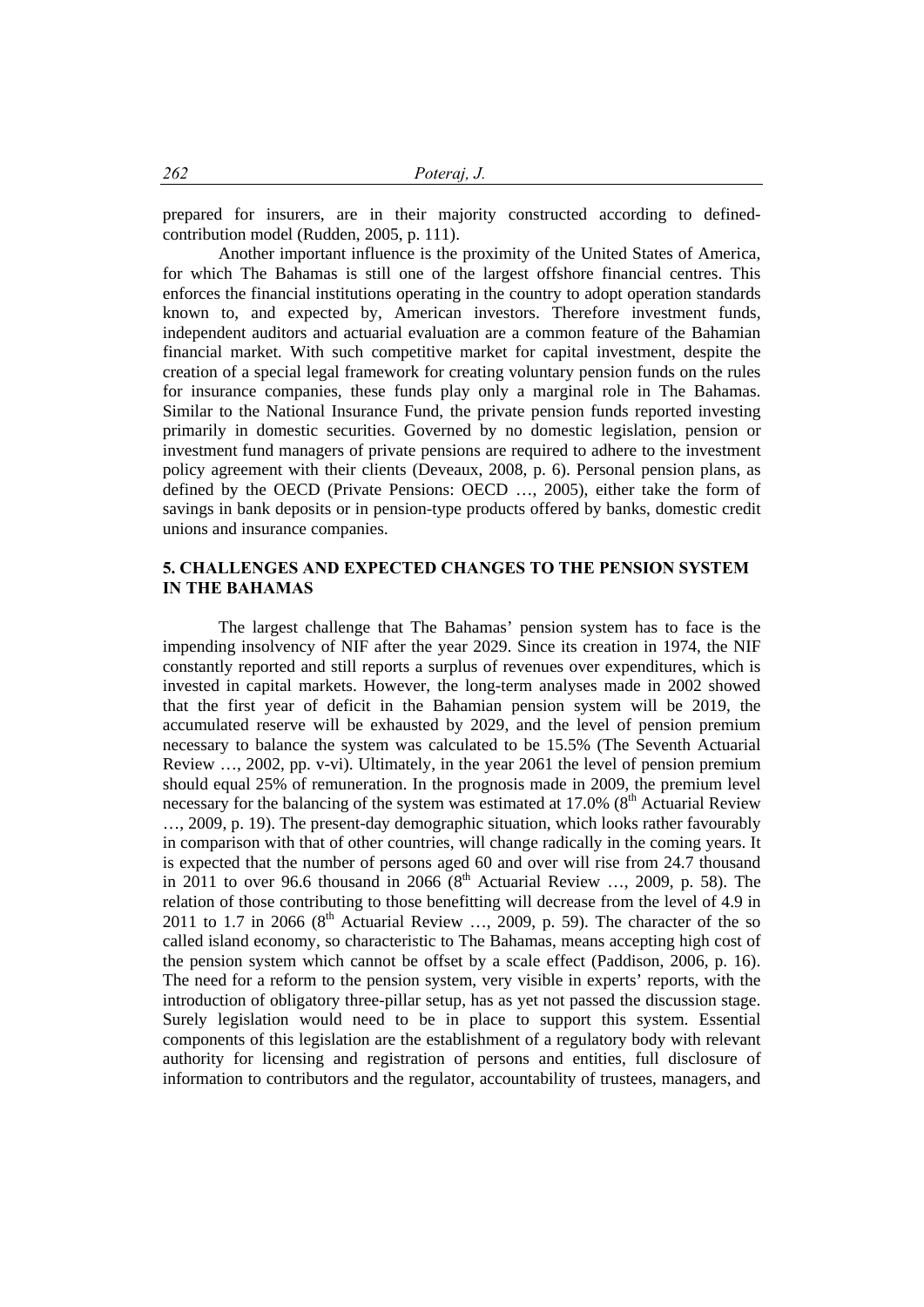administrators, investment limits, self-employed and persons in non-pensionable employment, and mandatory preservation and portability of pension rights (Deveaux, 2008, p. 10).

#### **6. SUMMARY**

The pension system in The Bahamas generally comprises three pillars: public, occupational and personal pensions. Additionally, at the so called 'Pillar 0' for those who have not achieved the qualification for the public contribution-based pension, there is a noncontributory pension that is financed by the state budget. The public pillar started operation in 1974 and currently encompasses all employees of the private sector and the self-employed. From the very beginning, the public pillar accumulated significant reserves which enabled it unhampered pension payments. The operation of the remaining two pillars does not have a dedicated formal legal grounding; instead, it is based on general regulations for the insurance, investment and banking sectors. The fact that The Bahamas is a tax haven deprives the country's government of the incentive tools that are used by other governments, meaning the tax allowances. In such a situation, the operation of private pension pillars depends solely on the forethought of individual persons. Another big problem that the Bahamian pension system will be facing is the demographic situation that is changing unfavourably and may cause the system to be insolvent after the year 2029. To contradict this, the government is planning to increase the pension contribution rather than, as it has been recently widely practiced in Europe, to increase the retirement age.

In international perspective, the striking feature of the Bahamian pension system is that no special legal regulations are imposed on voluntary private pensions. It is characteristic for countries that strongly value personal freedom of man and his responsibility for his own future. In this respect, the belonging of The Bahamas to the Anglo-Saxon intellectual culture reveals at its fullest.

## **REFERENCES:**

- **[1]. Deveaux, H.** (2008) *The Economic Benefits of a National Pension System*, British Colonial Hilton, Nassau, Bahamas June 19, 2008
- **[2]. Lowe, R.** (2003) *Pension plan providers are wrong*, January 11, 2003, [Online], Available at: http://www.nassauinstitute.org/articles/article350.php, [Accessed 15 June 2012]
- **[3]. Malpass, R.** (2011) *QROPS Bahamas Pension Transfer for UK Expats to Avoid Paying Taxes*, August 29, 2011, [Online], Available at: http://www.qropsspecialists.com/qropsbahamas-pension-transfer-for-uk-expats/, [Accessed 15 June 2012]
- **[4]. Mitchell, O.S.; Osborne, D.M.** (2005) *Old Age Pension Reform in the English-Speaking Caribbean: A Policy Assessment* in: *Workable Pension Systems; Reforms in the Caribbean* (2005), P. Desmond Brunton, Pietro Masci (Eds.), Inter-American Development Bank, Washington D.C., Caribbean Development Bank, Barbados, pp. 353-388
- **[5]. Paddison, O.** (2006) *Social security in the English-speaking Caribbean*, United Nations Publication, Special Studies Unit, Executive Secretariat Office, Santiago de Chile, July 2006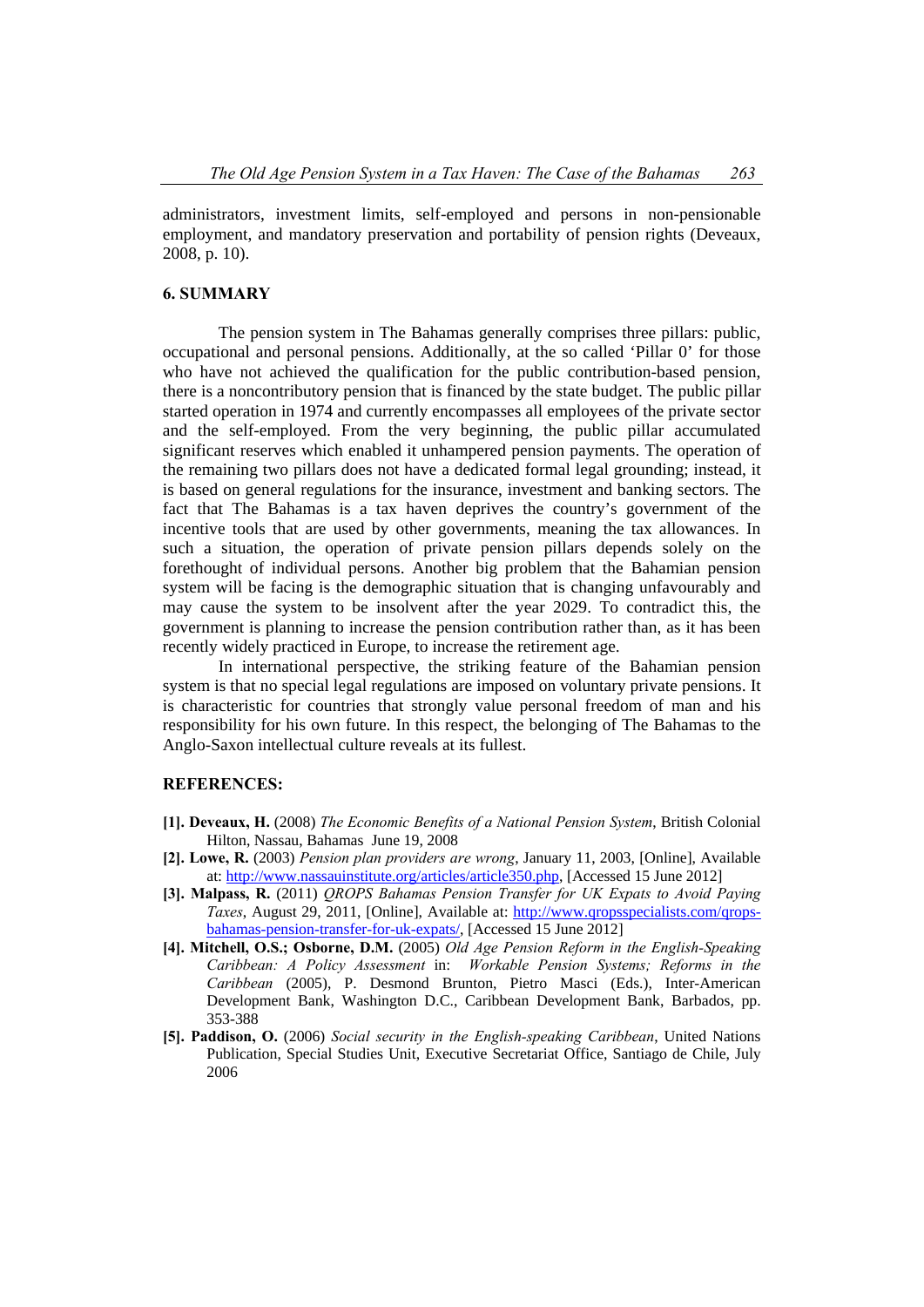| 264 | Poteraj, J. |
|-----|-------------|
|     |             |

- **[6]. Poteraj, J.** (2011) *Pension System in Argentina*, Academic Research Centre of Canada Better Advanced Press, "Review of Economics & Finance" 2011-No.5 - November 2011, pp. 81-95, Toronto, Canada
- **[7]. Rabushka, A.** (1997) *New Directions in Bahamian Economic Policy: Some Thoughts About Taxation*, Speech Delivered to City Rotary Club, Tuesday, May 13, 1997, Nassau, The Bahamas
- **[8]. Rudden, K.** (2005) *Private Pension Regulation and Supervision in the English-Speaking Caribbean* in: *Workable Pension Systems; Reforms in the Caribbean* (2005), P. Desmond Brunton, Pietro Masci (Eds.), Inter-American Development Bank, Washington D.C., Caribbean Development Bank, Barbados, pp. 95-124
- **[9].** *8th Actuarial Review of National Insurance Fund as of December 31, 2006* (2009) The National Insurance Board of the Commonwealth of Bahamas, March 27, 2009
- **[10].** *Bahamas Pension* (2011) Casino Reunions, Aug. 2011, [Online], Available at: http://www.casinoreunions.com/id41.html, [Accessed 15 June 2012]
- **[11].** *Bahamas Selects Vitech's Software for Social Security Administration* (2012) May 21, 2012, [Online], Available at: http://www.prnewswire.com/news-releases/bahamasselects-vitechs-software-for-social-security-administration-152357815.html, [Accessed 15 June 2012]
- **[12].** *Better Social Security For Bahamians* (2005) Report Of The Social Security Reform Commission To The Minister Of Housing & National Insurance, The National Insurance Board, April 2005
- **[13].** *Can Pension Reform Save Our Retirement Savings?* (2005) The Freeport News, The Bahamas, November 8, 2005, [Online], Available at: http://www.globalaging.org/ pension/world/2005/bahamasreform.htm, [Accessed 15 June 2012]
- **[14].** *Pension Legislation, Why is it necessary?* (2009), CFAL Publications, [Online], Available at: http://www.cfal.com/about/news.php?id=66, [Accessed 15 June 2012]
- **[15].** *Private Pensions: OECD Classification and Glossary* (2005) [Online], Available at: http://www.oecd.org/dataoecd/5/4/2496718.pdf, [Accessed 15 June 2012]
- **[16].** *Results of Private Pension Plan Survey in The Bahamas (2004)* (2006) Published Monday October 9<sup>th</sup>, 2006, [Online], Available at: http://www.centralbankbahamas.com/ publications.php?cmd=view&id=15836, [Accessed 15 June 2012]
- **[17].** *Results of Private Pension Plan Survey in The Bahamas (2005)* (2007) Published Monday October 15<sup>th</sup>, 2007, [Online], Available at: http://www.centralbankbahamas.com/ publications.php?cmd=view&id=15982, [Accessed 15 June 2012]
- **[18].** *Social Security Programs Throughout the World: The Americas, 2009* (2010) Social Security Administration Office of Retirement and Disability Policy, Office of Research, Evaluation, and Statistics, SSA Publication No. 13-11804, Released: March 2010
- **[19].** *Social Security Programs Throughout the World: The Americas, 2011* (2012) Social Security Administration Office of Retirement and Disability Policy, Office of Research, Evaluation, and Statistics, SSA Publication No. 13-11804, Released: February 2012
- **[20].** *Survey of Private Pension Plans in The Bahamas (2004)* (2006) Published in the "Quarterly Economic Review", June 2006, Vol. 15, No. 2, Pages 33–44, [Online], Available at: http://www.centralbankbahamas.com/download/020999100.pdf, [Accessed 15 June 2012]
- **[21].** *The National Insurance Act, 1972 Commonwealth of The Bahamas*, 1972-12-12, No. 21 Official Gazette, 1972-12-28, Supplement, [Online], Available at: http://www.lexbahamas.com/NIA%20consolidated%20version.pdf, [Accessed 15 June 2012]